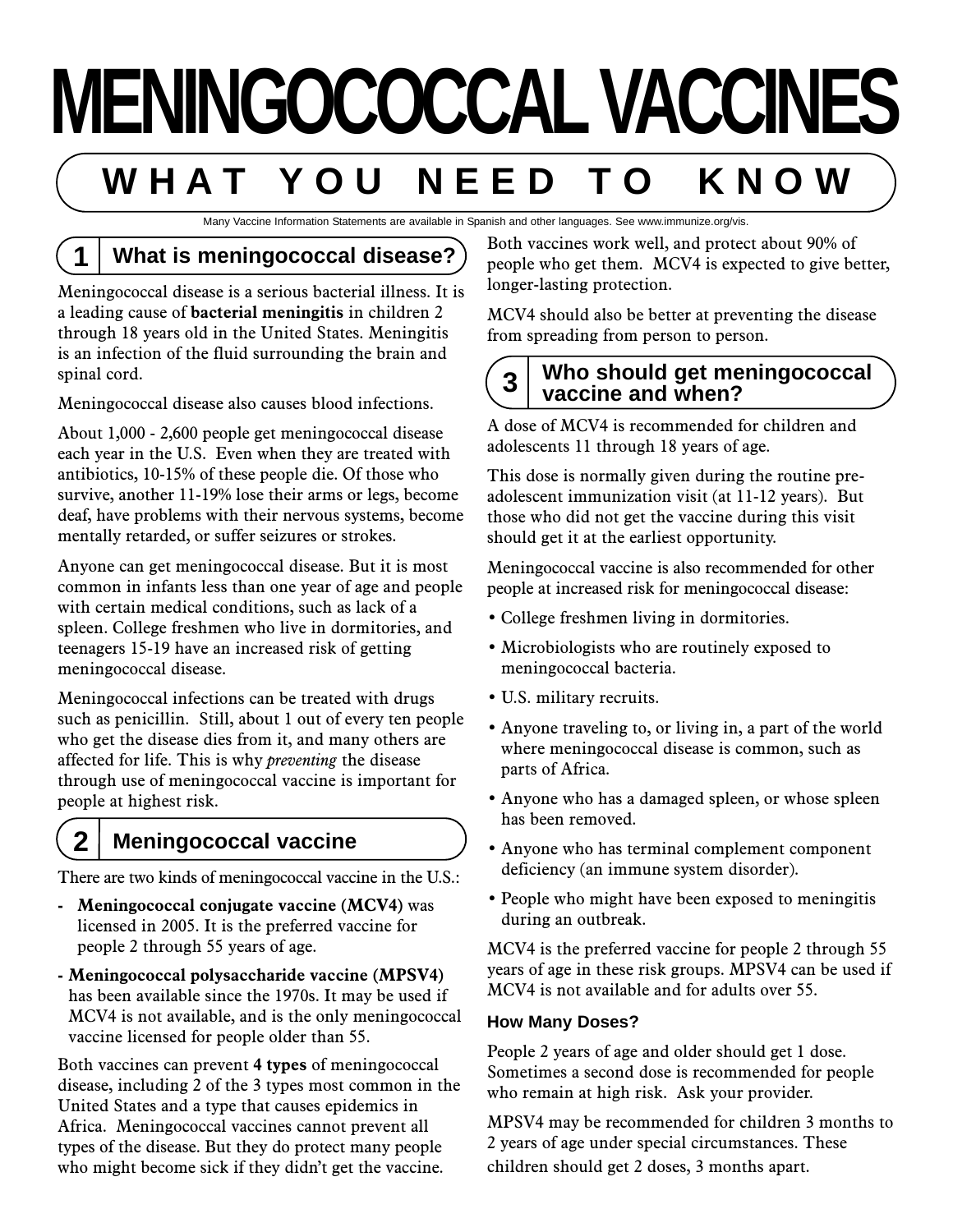#### **4** Some people should not get **meningococcal vaccine or should wait**

- Anyone who has ever had a severe (life-threatening) **allergic reaction to a previous dose** of either meningococcal vaccine should not get another dose.
- Anyone who has a severe (life threatening) **allergy to any vaccine component** should not get the vaccine. Tell your provider if you have any severe allergies.
- Anyone who is **moderately or severely ill** at the time the shot is scheduled should probably wait until they recover. Ask your provider. People with a **mild illness** can usually get the vaccine.
- Anyone who has ever had **Guillain-Barré Syndrome** should talk with their provider before getting MCV4.
- Meningococcal vaccines may be given to pregnant women. However, MCV4 is a new vaccine and has not been studied in pregnant women as much as MPSV4 has. It should be used only if clearly needed.
- Meningococcal vaccines may be given at the same time as other vaccines.

#### **5 What are the risks from meningococcal vaccines?**

A vaccine, like any medicine, could possibly cause serious problems, such as severe allergic reactions. The risk of meningococcal vaccine causing serious harm, or death, is extremely small.

#### **Mild problems**

As many as half the people who get meningococcal vaccines have mild side effects, such as redness or pain where the shot was given.

If these problems occur, they usually last for 1 or 2 days. They are more common after MCV4 than after MPSV4.

A small percentage of people who receive the vaccine develop a fever.

#### **Severe problems**

- Serious allergic reactions, within a few minutes to a few hours of the shot, are very rare.
- A serious nervous system disorder called **Guillain-Barré Syndrome** (or GBS) has been reported among some people who received MCV4. This happens so rarely that it is currently not possible to tell if the vaccine might be a factor. Even if it is, the risk is very small.

#### **6 What if there is a moderate or severe reaction?**

#### **What should I look for?**

• Any unusual condition, such as a high fever, weakness, or behavior changes. Signs of a serious allergic reaction can include difficulty breathing, hoarseness or wheezing, hives, paleness, weakness, a fast heart beat or dizziness.

#### **What should I do?**

- **Call** a doctor, or get the person to a doctor right away.
- **Tell** your doctor what happened, the date and time it happened, and when the vaccination was given.
- **Ask** your doctor, nurse, or health department to report the reaction by filing a Vaccine Adverse Event Reporting System (VAERS) form.

Or you can file this report through the VAERS web site at **www.vaers.hhs.gov**, or by calling **1-800-822-7967**.

*VAERS does not provide medical advice.*

#### **7 The National Vaccine Injury Compensation Program**

A federal program exists to help pay for the care of anyone who has had a rare serious reaction to a vaccine.

For information about the National Vaccine Injury Compensation Program, call **1-800-338-2382** or visit their website at **www.hrsa.gov/vaccinecompensation**.

# **8 How can I learn more?**

- Ask your doctor or nurse. They can give you the vaccine package insert or suggest other sources of information.
- Call your local or state health department.
- Contact the Centers for Disease Control and Prevention (CDC):
	- Call **1-800-232-4636 (1-800-CDC-INFO)**
	- Visit CDC's National Immunization Program website at **www.cdc.gov/vaccines**
	- Visit CDC's meningococcal disease website at **www.cdc.gov/ncidod/dbmd/diseaseinfo/meningococcal\_g.htm**
	- Visit CDC's Travelers' Health website at **wwwn.cdc.gov/travel**





ARTMENT OF HEALTH AND HUMAN SERVICES Centers for Disease Control and Prevention

Meningococcal 1/28/08 Vaccine Information Statement (Interim)